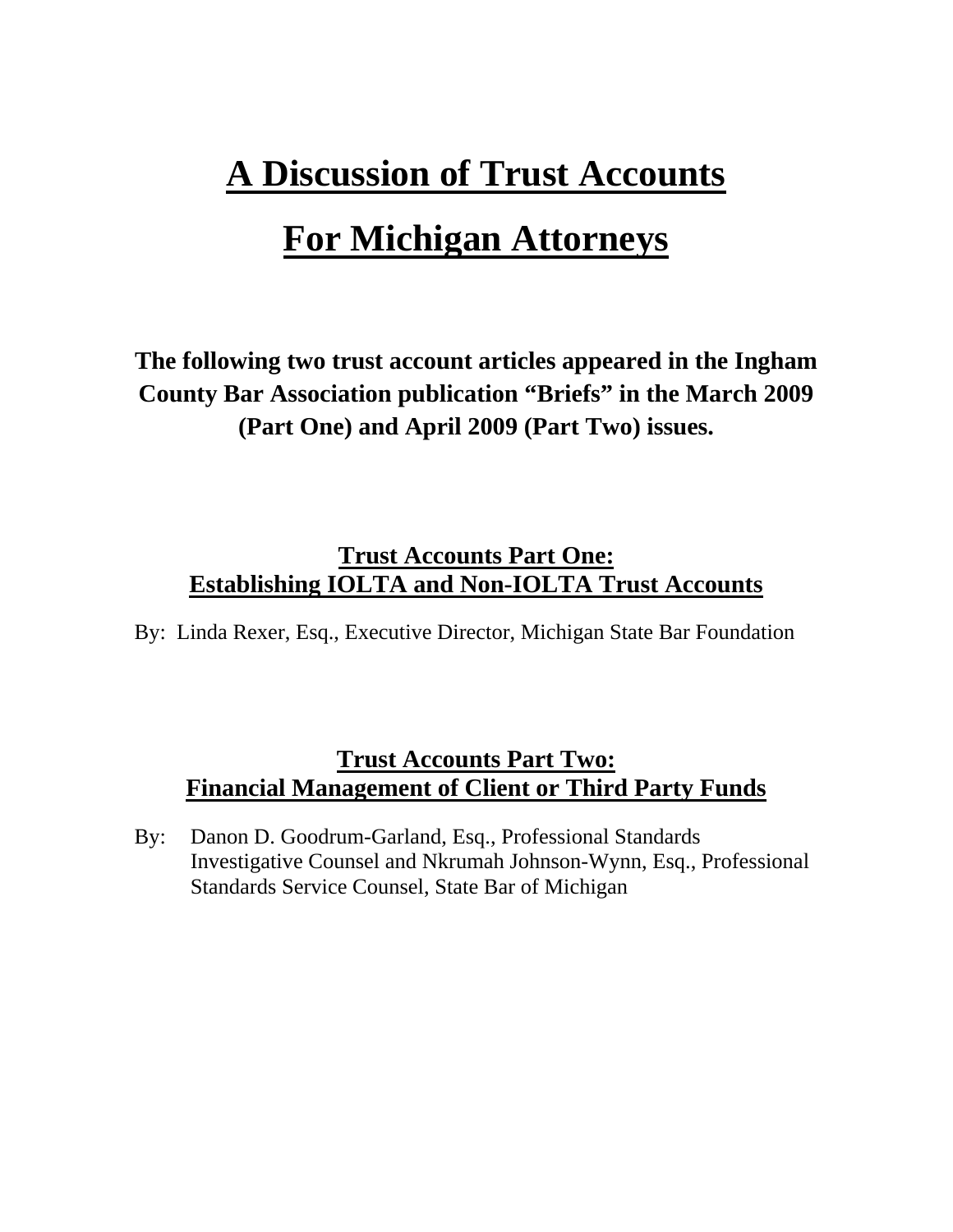#### **Trust Accounts Part One: Establishing IOLTA and Non-IOLTA Trust Accounts**

By: Linda Rexer, Esq., Executive Director, Michigan State Bar Foundation.

This is the first article in a two-part series. It examines basic trust account requirements set forth in MRPC 1.15 and IOLTA Account Guidelines approved by the Michigan Supreme Court (see www.msbf.org/iolta for the rule and guidelines). The second article, Trust Accounts Part Two: Using IOLTA and Non-IOLTA Trust Accounts, discusses the types of funds that must be placed into trust accounts and how lawyers should account for those funds. It was written by Danon D. Goodrum-Garland, Esq. and Nkrumah Johnson-Wynn, Esq. of the State Bar of Michigan's Professional Standards Division.

#### **1. Safeguarding Client Funds**

The Michigan Supreme Court requires lawyers to certify their client trust account compliance each year on their bar dues form. SBR 2. This underscores the importance of long-standing mandates that lawyers safeguard client funds which come into their possession.

A lawyer shall hold property of clients or third persons in connection with a representation separate from the lawyer's own property. All client or third person funds shall be deposited in an IOLTA or non-IOLTA account. Other property shall be identified as such and appropriately safeguarded. MRPC 1.15(d).

In addition to separating the funds, MRPC 1.15(b) reflects the lawyer's other core obligations to notify the client or third person when funds or property are received, preserve records of those funds for five years after the representation, deliver property clients are entitled to receive and render an accounting of the funds (trust account record keeping will be covered in Part Two of this series). These fiduciary duties apply to third party funds as well as client funds, which cannot be comingled with the lawyer's funds (except for an amount to cover bank fees) and which must be deposited in a financial institution authorized to do business in Michigan and which carries government deposit insurance. Because these are lawyer's duties, only lawyers (and not other law firm employees) should be signatories on client trust accounts (see ethics opinion R-7 at www.michbar.org/opinions/ethics/search.cfm).

#### **2. Two Types of Trust Accounts: IOLTA and Non-IOLTA Accounts**

An "IOLTA account" (Interest on Lawyers Trust Account) refers to a pooled interest- or dividendbearing account at an eligible institution that includes only client or third person funds that cannot earn income for the client or third person in excess of the costs incurred to secure such income. MRPC 1.15(a)(3). A "Non-IOLTA account" refers to an interest- or dividend-bearing account in banks, savings and loan associations, and credit unions which contain larger or longer term funds that can net income for the client. MRPC  $1.15(a)(4)$ . Because the above definitions of IOLTA and non-IOLTA accounts require that both types of accounts bear interest (or dividends), and because MRPC 1.15(d) requires ALL client or third party funds be placed in either an IOLTA or non-IOLTA account, MRPC 1.15 does not permit lawyers to place client funds in non-interest bearing accounts.

IOLTA accounts only contain funds which are too small or held too briefly to be invested for the client, but the net interest or dividends on the aggregate are captured for public purposes. Banks (not attorneys) must forward net IOLTA account earnings to the Michigan State Bar Foundation, an IRS tax-exempt charity, which employs the income to support civil legal services for the poor and for improvements in the administration of justice. All fifty states have IOLTA programs.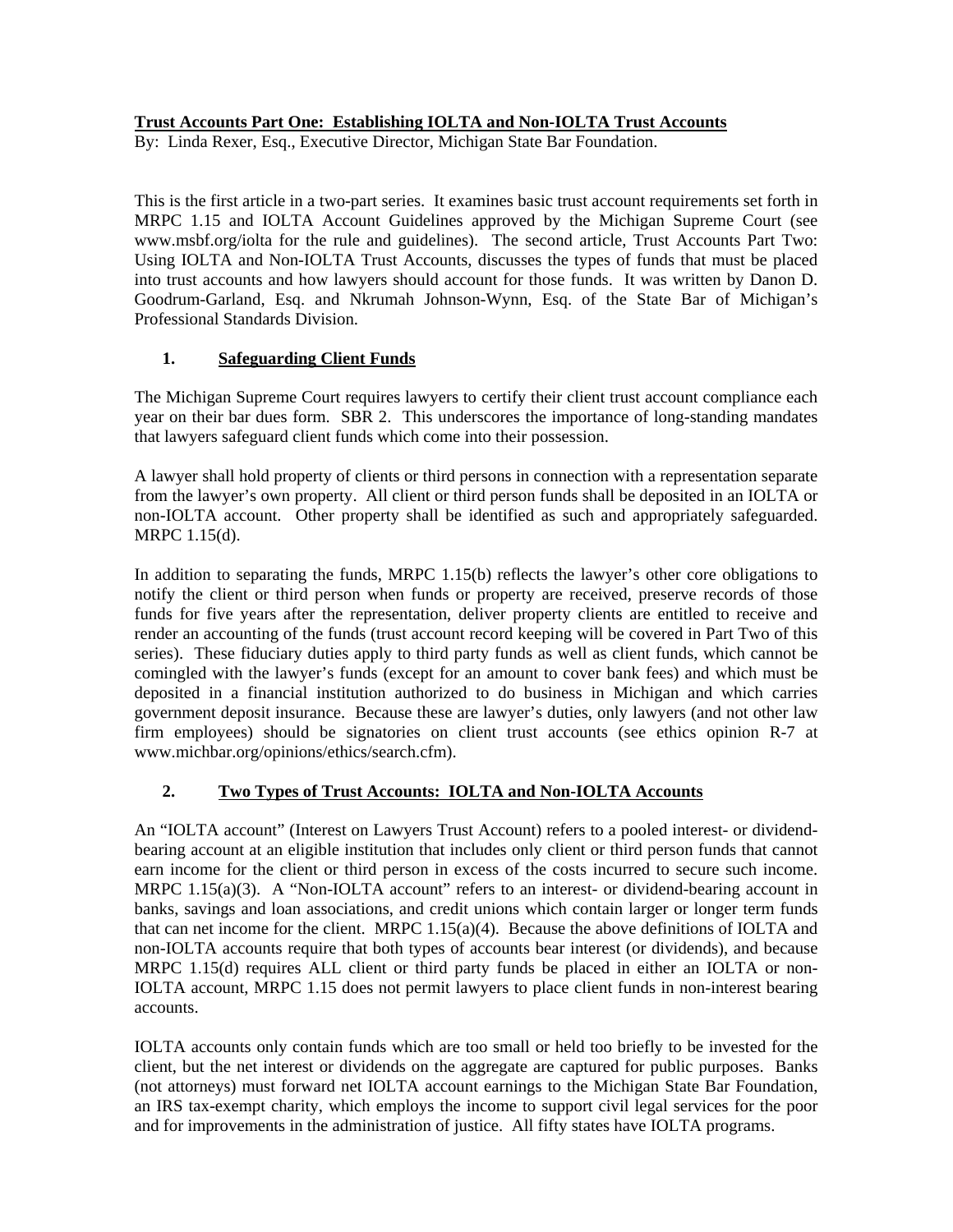While an IOLTA account is a pooled account containing multiple client deposits, a non-IOLTA account can either be a separate account for a particular client or a pooled account with subaccounting by the bank or by the lawyer which will provide for computation of earnings for each client's or third person's funds and the payment thereof to the client or third person. MRPC 1.15(a)(4)(A-B).

Based on the expected duration of the deposit and its amount, financial institutions can assist lawyers in selecting the appropriate interest-bearing product for non-IOLTA accounts. Banks can also do the tax reporting for earnings on a single client non-IOLTA account if the account carries the client's tax identification number. Even then, the lawyer is still the "account holder" who manages the account and receives monthly statements like any other account holder. Some law firms choose to set up one interest-bearing account in which they pool all non-IOLTA deposits and then do the subaccounting and tax reporting in-house. In that case, the bank uses the law firm's tax identification for the bank account, and the law firm provides the 1099 forms annually to the client for earnings on client funds.

MRPC 1.15(g) requires legal fees and expenses that have been paid in advance be placed in a trust account. MRPC 1.15(c) also requires that when two or more persons (one of whom may be the lawyer) claim an interest in the trust account funds, the disputed funds shall be kept separate by the lawyer until the dispute is resolved. Part Two of this series will cover in greater depth the types of funds (e.g., retainers, settlements, etc.) that must be placed in trust accounts.

#### **3. Determining Which Funds Go into Which Trust Accounts**

In many types of law practice, it is rare to need a non-IOLTA account. Even large sums can properly be placed in an IOLTA account if net earnings over costs are not expected for the time the funds will be held (e.g., a settlement check deposited into an IOLTA account just long enough for the check to clear and funds to be disbursed). Lawyers must do the math to figure out whether a fund can earn net income and therefore cannot go into an IOLTA account. Factors to use in making this determination are set forth at MRPC 1.15(e). Fundamentally, lawyers can call their bank or visit its website to ascertain the interest rate that would be used if a non-IOLTA account were established; predict how long the funds will be held; and estimate the costs of administering the account (including bank fees and law firm time/costs). A simple example would be a \$12,000 deposit which would earn ½ percent in a savings account for the 60 days it will be held, but that \$10 of earnings would not be enough to offset bank fees of, say, \$5 per month plus law firm costs to set up and manage the account and do any tax reporting required. Because the funds cannot earn net income for the client, it is a proper IOLTA deposit.

A lawyer's good-faith decision regarding the deposit or holding of such funds is not reviewable by a disciplinary body. MRPC 1.15(j). However, a lawyer must review the IOLTA account at reasonable intervals to determine whether changed circumstances require the funds to be deposited prospectively in a non-IOLTA account. MRPC 1.15(j). Whether to place funds into an IOLTA account is a lawyer's decision; a client waiver to put otherwise non-IOLTA funds into the IOLTA account is not permissible. That IOLTA accounts may only contain client funds that could not earn net income for the client was made clear in a United State Supreme Court Case, Brown v Legal Foundation of Washington, 538.U.S. 216 (2003), which upheld the constitutionality of IOLTA.

#### **4. 2005 Amendments to MRPC 1.15**

The 2005 amendments to MRPC 1.15, and separate attorney IOLTA guidelines (also approved by the Michigan Supreme Court – see [www.msbf.org/iolta](http://www.msbf.org/iolta)) did not change the fundamental trust account requirements noted above. They did, however, reflect updated banking practices that had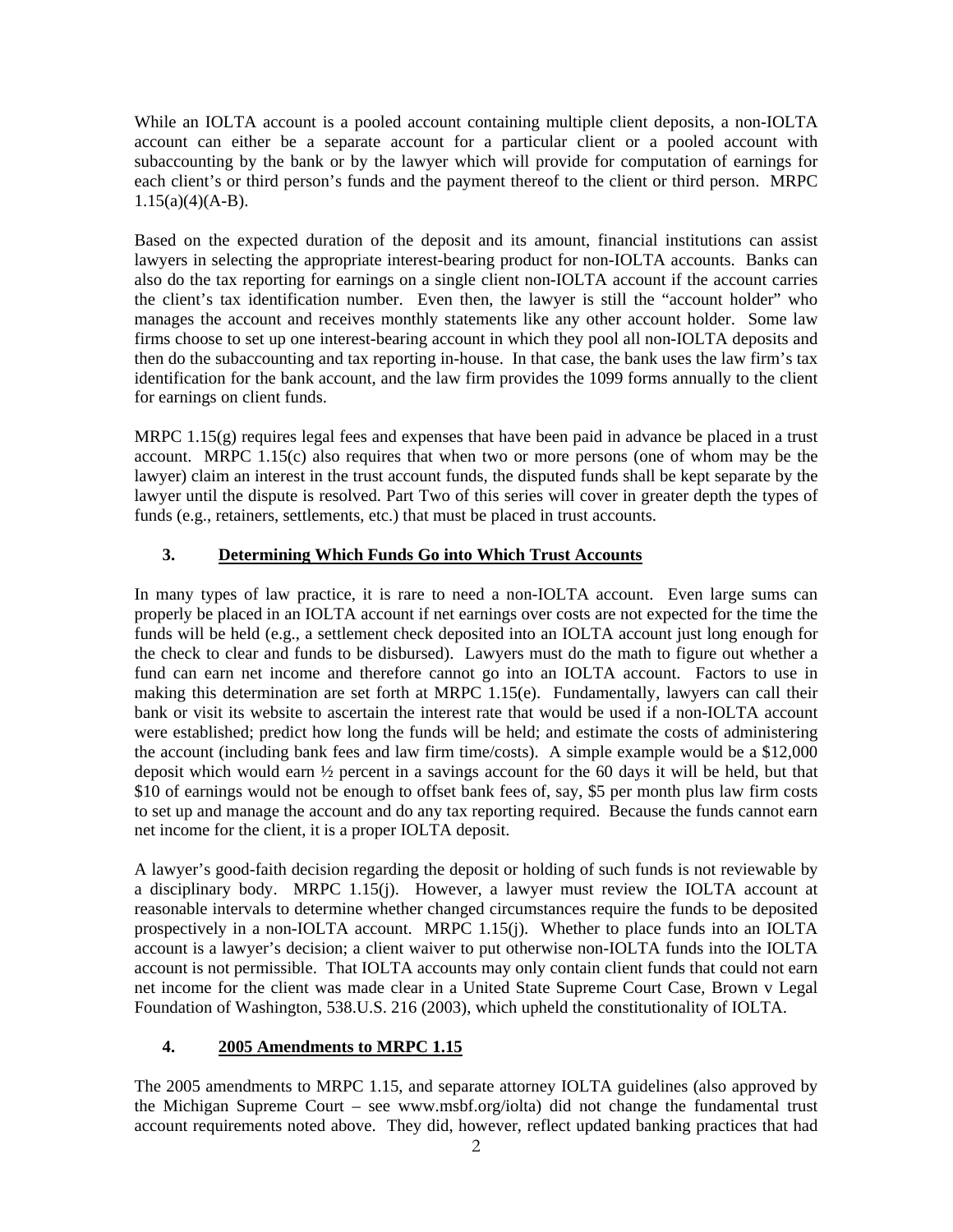evolved since IOLTA was first established in Michigan in 1990. Now, lawyers may only place their accounts at financial institutions which pay the highest interest rate generally available to that bank's similarly-situated non-IOLTA customers (labeled "eligible institutions" at MRPC 1.15(a)(2)). This change has been adopted by two dozen other states and is called "rate comparability."

Another change lists which bank fees may be billed to the lawyer because they cannot be deducted from interest on IOLTA accounts. Many banks waive all fees on ordinary IOLTA accounts, for which they are listed on the "IOLTA Honor Roll" because their generosity makes more funds available for charitable grants. Lawyers can help sustain this practice by thanking their bank for being on the "IOLTA Honor Roll" or, if their bank is not yet on the Honor Roll, asking them to join.

As noted in the Michigan Supreme Court approved "Attorney IOLTA Guidelines," the rule does not require lawyers to contact their banks to assure that "comparable rates" are being paid: "The Foundation attends to implementation by financial institutions. If there is an issue, the Foundation will contact the lawyers affected and provide assistance and information to them." In fact, to date, no Michigan lawyer has had to change an IOLTA account as a result of the new "comparable rate" requirements.

Participation in IOLTA is and has always been voluntary for banks. But, if a bank participates, it must comply with the comparable rate requirement by either setting up IOLTA accounts as the higher rate products when warranted by the IOLTA account balance, or banks can choose to just pay the rate that product would have yielded on the existing IOLTA account. To date, all banks in Michigan have chosen the latter. Should any bank require a new product be established, lawyers would only need to sign the bank's standard form, but even then, the Foundation would notify and assist lawyers as needed. Permissible products are listed in the attorney guidelines; they include a checking account with an automated sweep feature to allow daily balances to be swept to government money market funds or repurchase agreements. The main IOLTA account would remain what it is now, an interest-bearing checking account which operates the same for lawyers as before these changes.

It is worth noting that FDIC insurance has always applied to trust accounts in banks. The amount of the coverage per owner of the funds (each client, not the total pooled account balance) was previously \$100,000 but was increased to \$250,000 through December 31, 2009. If a client has other funds at the same bank as the lawyer uses for a trust account, those amounts are combined in determining the limits of coverage for any particular client. For IOLTA accounts, however, the FDIC recently approved unlimited coverage regardless of amount, under the Temporary Liquidity Guarantee Program. This unlimited insurance protection is in effect through December 31, 2009. A list of banks not electing this unlimited coverage is available on the FDIC website at [www.fdic.gov](http://www.fdic.gov/).

#### **5. Getting Help or More Information**

Information about IOLTA accounts can be obtained by contacting the Michigan State Bar Foundation at 800-968-6723 or visiting [www.msbf.org/iolta.](http://www.msbf.org/iolta) The Foundation was assigned by the Michigan Supreme Court to administer IOLTA. Part of this duty includes distributing IOLTA receipts through a grants process to support civil legal aid for the poor or for improvements in the administration of justice. IOLTA funds helped nonprofit legal aid agencies receiving IOLTA grants to close more than 53,000 cases throughout Michigan in 2007, by helping low-income families whose annual income is below 200% of poverty (which is \$28,000 for a family of 2) stay safe from family violence, avoid homelessness, access medical care, obtain child support, and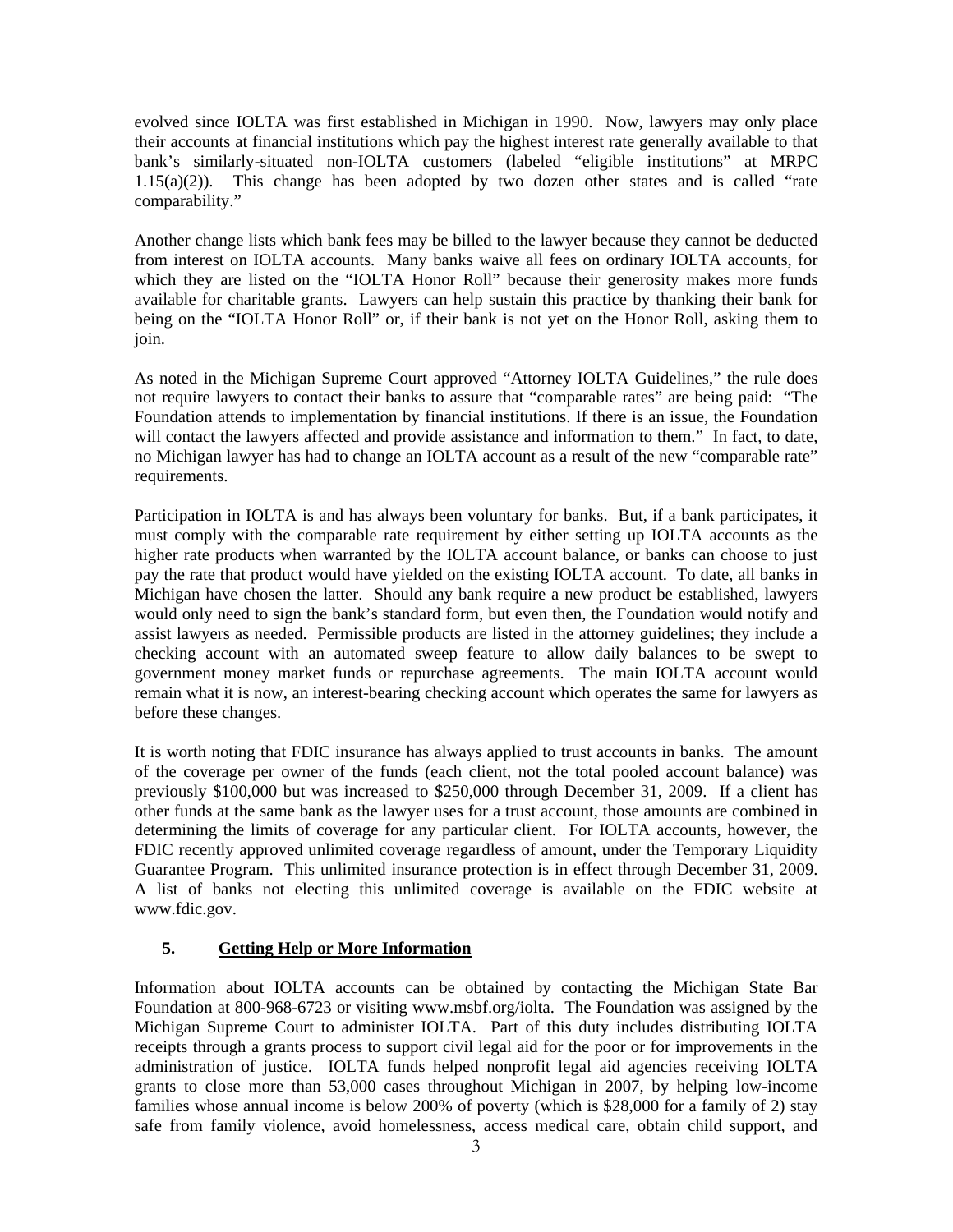resolve other critical civil legal needs. See [www.msbf.org](http://www.msbf.org/) for more information about the charitable programs assisted with IOLTA funds.

Questions about trust accounting can always be directed to the State Bar of Michigan's Ethics Helpline at (877) 558-4760. In addition, ethics opinions relating to trust accounting have been assembled in one collection on the State Bar's web site at [www.michbar.org/opinions/ethics/trust.cfm.](http://www.michbar.org/opinions/ethics/trust.cfm)

February 16, 2009

**Linda K. Rexer** has been Executive Director of the Michigan State Bar Foundation since 1987. She received a B.A. from the University of Michigan and a J.D. from the University of Notre Dame Law School. She is a past Trustee of the National Conference of Bar Foundations, past President of the National Association of IOLTA Programs and a current member of the American Bar Association Commission on IOLTA. She received the 2005 State Bar of Michigan Representative Assembly's Michael Frank Award and is a member of the State Bar's Committee on Justice Initiatives. The Foundation is a nonprofit philanthropic organization which awards more than \$10 million annually to support civil legal aid for the poor and improvements in the administration of justice .

\_\_\_\_\_\_\_\_\_\_\_\_\_\_\_\_\_\_\_\_\_\_\_\_\_\_\_\_\_\_\_\_\_\_\_\_\_\_\_\_\_\_\_\_\_\_\_\_\_\_\_\_\_\_\_\_\_\_\_\_\_\_\_\_\_\_\_\_\_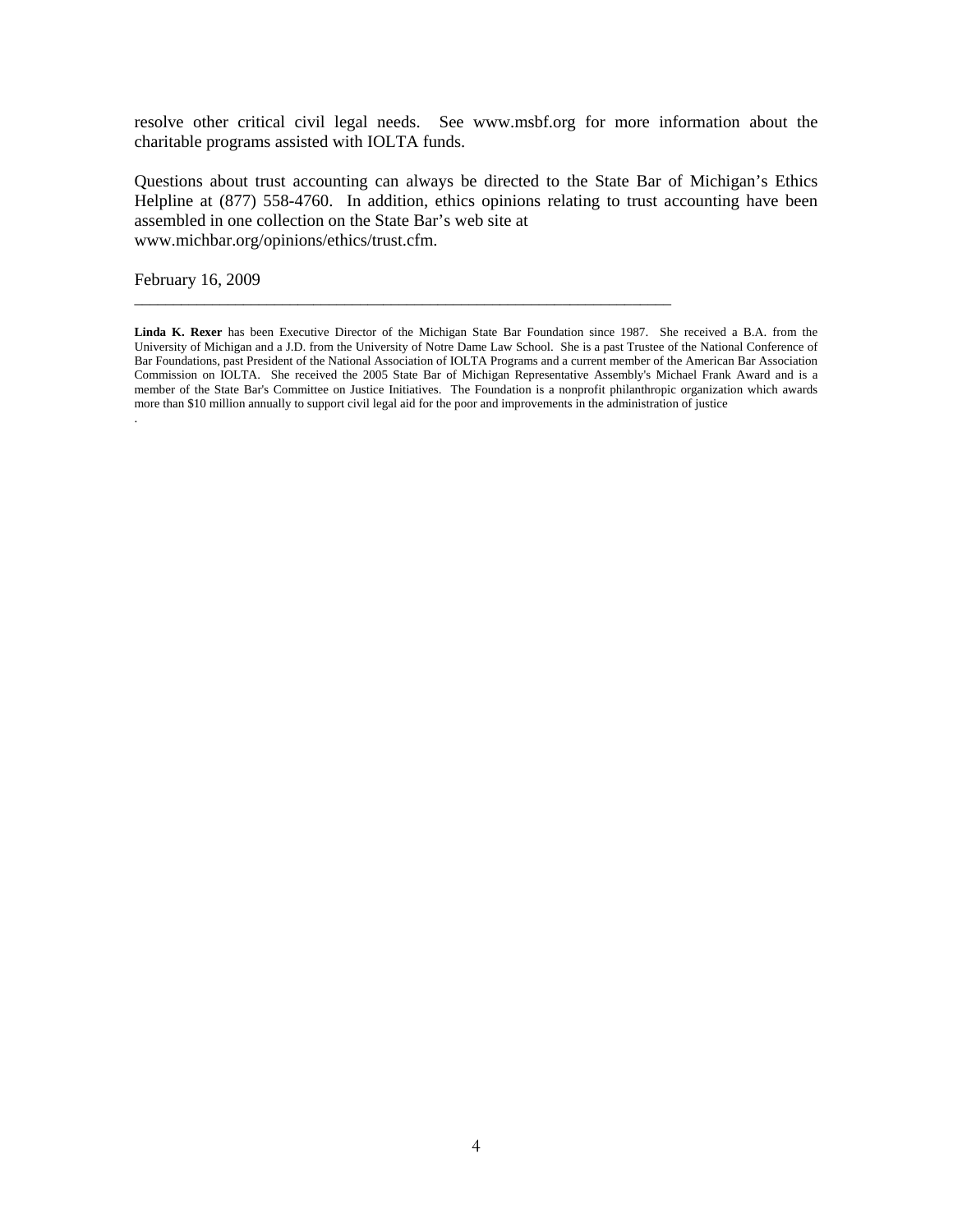#### **Trust Accounts Part Two: Financial Management of Client or Third Party Funds**

By: Danon D. Goodrum-Garland, Esq., Professional Standards Investigative Counsel and Nkrumah Johnson-Wynn, Esq., Professional Standards Service Counsel, both of whom serve as staff counsel in the Professional Standards Division of the State Bar of Michigan.

This article, the second in a two-part series, reviews the fundamentals of trust account management as required by the Michigan Rules of Professional Conduct (MRPC). Part One examined the basic trust account requirements set forth in MRPC 1.15 and IOLTA Account Guidelines approved by the Michigan Supreme Court. This article will discuss the types of funds that must be deposited into client trust accounts and how lawyers should account for those funds.<sup>[1](#page-8-0)</sup>

#### **I. Financial Management Requirements**

MRPC 1.15 requires lawyers to ethically manage client and third party funds received by them. This caretaker obligation consists of five essential elements – a duty to notify, safeguard, segregate, deliver, and account for funds belonging to the client or third party.<sup>[2](#page-8-1)</sup> Mismanagement of any one of these areas of responsibility could result in discipline of the lawyer for misconduct, even if the client or third party is not harmed by the lawyer's ethical violation. Current media attention to Ponzi schemes and other abuse of investment duties creates a heightened awareness of the need for proper financial management by all fiduciaries. However, lawyers entrusted with client or third party funds need not read about high profile cases to know that they must understand and always follow ethical requirements when handling client and third party funds.

#### **A. Characterizing Trust Funds**

The requirements pertaining to the handling of funds apply upon the lawyer's receipt of them; therefore, careful attention should be given to ordinary and common financial transactions between the lawyer and both clients and third parties. A clear understanding of which funds are properly characterized as trust funds is an absolute necessity to ensure proper performance of the lawyer's required caretaker duties.

The commingling of client or third party funds with funds belonging to the law firm or lawyer violates MRPC 1.15(a). If a lawyer deposits funds received from a client that should have been held in trust into the law firm's operating account, that ethical duty is breached. Accordingly, a lawyer must be prepared to determine how funds should be handled upon their initial receipt.

MRPC 1.15(d) requires that "[a]ll client and third person funds shall be deposited in an IOLTA or non-IOLTA account." The question is how to determine whether funds coming into a lawyer's possession in connection with a representation are "client or third person funds." MRPC 1.15(g) includes the criteria for trust funds.

Legal fees and expenses that have been paid in advance shall be deposited in a client trust account and may be withdrawn only as fees are earned or expenses incurred.

Lawyers typically understand the basic concept that an "advance" or a "retainer"<sup>[3](#page-8-1)</sup> paid by a client for work not yet performed *must* be deposited into a client trust account.<sup>[4](#page-8-1)</sup> However, lawyers do not always fully understand the breadth of the funds that are characterized as a fee paid in advance. For example, when a client pays a fixed or flat fee at the beginning of the representation but there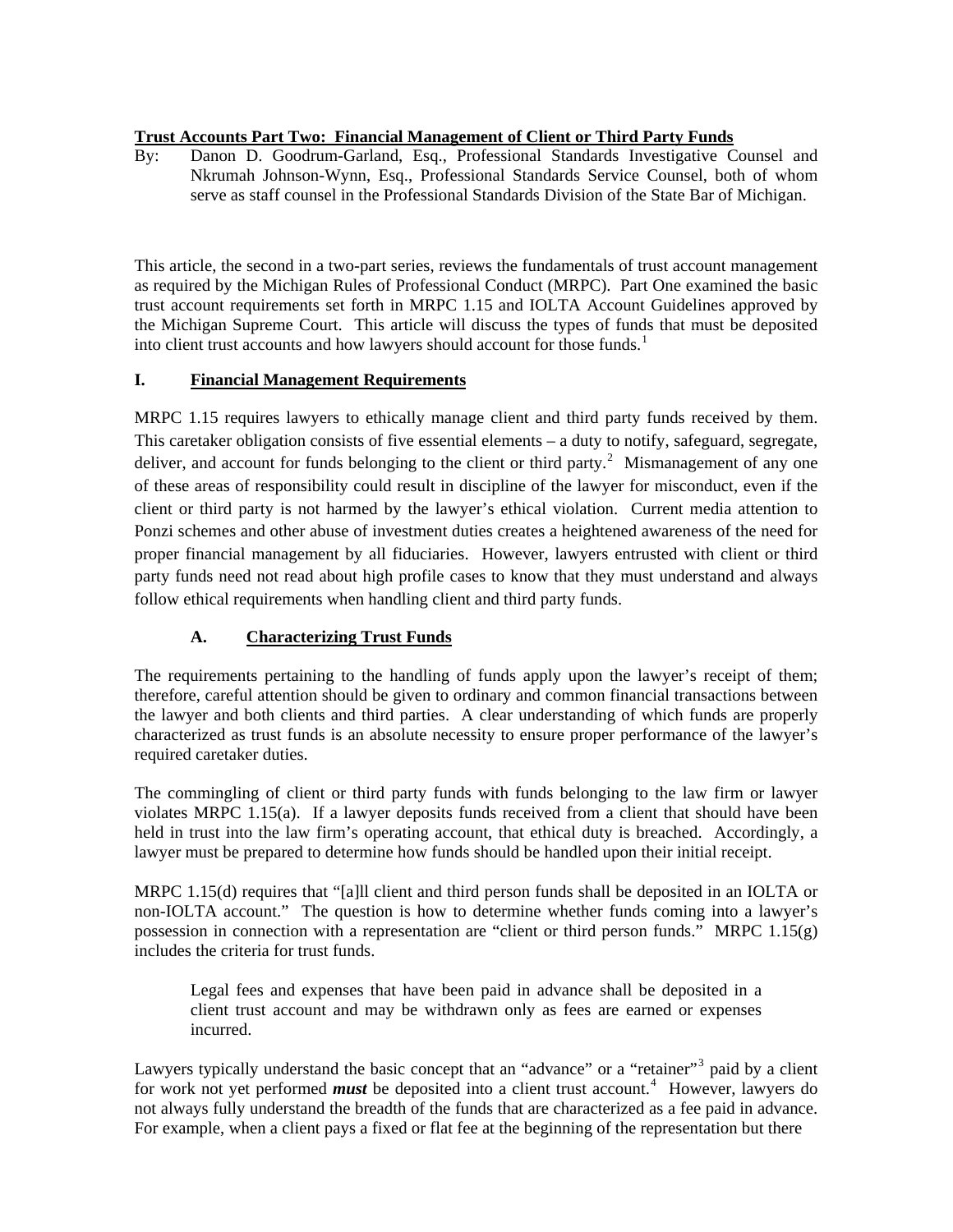is no agreement between the client and lawyer regarding when the fees are earned or whether any portion is refundable, the entire fee must be deposited into a client trust account. The reasoning behind this provision is that the fee has not yet been earned because the services are to be performed in the future.<sup>[5](#page-8-1)</sup> This is true even if the legal services are expected to be completed in a short period of time or do not require substantial attorney time to complete due to the nature of the case (*e.g.*, an eviction proceeding, a misdemeanor, an uncontested divorce with no children or marital assets, or a driver's license restoration hearing).

The total dollar amount of the fixed or flat fee paid in advance is not indicative of whether it should be deposited into a client trust account. A flat fee charged in advance could be as little as \$500 or as much as \$50,000 for two different matters. If there is no agreement about refundability or when the amount is earned, both amounts must be deposited into a client trust account until the lawyer has performed the legal services to which the client is entitled.<sup>[6](#page-8-1)</sup>

Similarly, if a lawyer is paid fees in advance for a matter to be performed on an hourly basis, the advance fee must be deposited into a client trust account and withdrawn by the lawyer only as services are performed and billed.<sup>[7](#page-8-1)</sup> If the advance fee paid to the lawyer is a mixture of unearned fees and, for example, filing fees, a check that contains both amounts must be deposited into a client trust account. Thereafter, the amount of the filing fees may be removed from the trust account and deposited into the firm's operating account to reimburse the firm for expenses previously paid or remitted directly to the court for payment.<sup>[8](#page-8-1)</sup>

Certain funds remitted to a lawyer are earned upon receipt and *must not* be deposited into a client trust account. Funds paid for legal services already performed have been earned when paid and must not be deposited into a trust account.<sup>[9](#page-8-1)</sup> A fee meeting all of the requisites of a "nonrefundable" retainer"<sup>[10](#page-8-1)</sup> is considered earned upon receipt and therefore should not be commingled with client funds.<sup>[11](#page-8-1)</sup> However, "[i]f any portion of the retainer is unearned because it is paid in advance for legal services to be performed in the future on an hourly, flat or percentage basis, the retainer has not been earned and is not a nonrefundable retainer."<sup>[12](#page-8-1)</sup>

A lawyer must also be mindful of ethical considerations when handling settlement proceeds. Without exception, a lawyer is required to handle the financial management of a settlement distribution for a client and may not engage in conduct to avoid this responsibility.<sup>[13](#page-8-1)</sup> This means the lawyer is required to accept payment of the settlement funds on behalf of the client, deposit the settlement funds into a client trust account, and promptly disburse the settlement proceeds to the client and/or third parties.<sup>[14](#page-8-1)</sup> A lawyer runs afoul of MRPC 1.15 by permitting payment of a settlement check directly to the client because third parties are permitted to assert an interest in the funds.

When two or more persons (one of whom may be the lawyer) claim interest in the property, it shall be kept separate by the lawyer until the dispute is resolved. The lawyer shall promptly distribute all portions of the property as to which the interests are not in dispute. $15$ 

Additionally, a lawyer violates MRPC 1.15 and MRPC 1.8(e), by paying a client a settlement amount from funds in the law firm's operating account or the lawyer's personal account and then depositing the proceeds of a settlement check into either the law firm's operating account or the lawyer's personal account.<sup>[16](#page-8-1)</sup> MRPC 1.15(d) proscribes this conduct.

A lawyer shall hold property of clients or third persons in connection with a representation separate from the lawyer's own property. All client or third person funds shall be deposited in an IOLTA or non-IOLTA account. Other property shall be identified as such and appropriately safeguarded.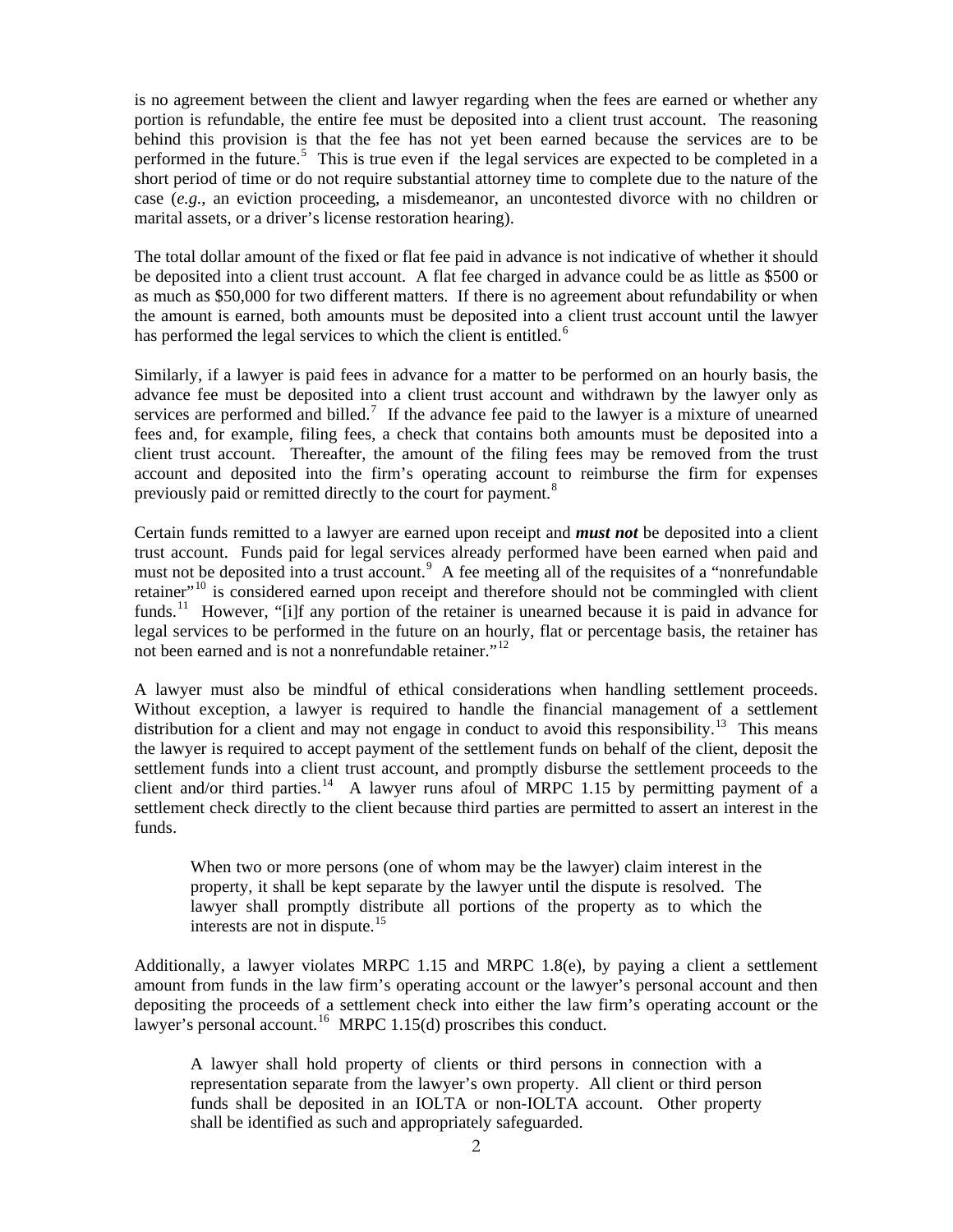Such conduct impermissibly provides financial assistance to a client and commingles funds because *all* client or third party funds must be deposited into a client trust account.<sup>[17](#page-8-1)</sup> In fact, an ethical problem arises whenever a lawyer receives a check made payable to both the client and law firm and the lawyer fails to deposit these funds into a client trust account.<sup>[18](#page-8-1)</sup> The assertion that the funds will be immediately disbursed to the client and/or third party (in whole or in part) when the check clears is irrelevant in the analysis of whether an ethical violation has occurred.

There is only one limited circumstance when a lawyer is permitted to commingle the funds of the law firm or the lawyer's personal funds with client or third party funds. A lawyer may do so to defray or waive the service charges associated with maintaining a client trust account.

A lawyer may deposit the lawyer's own funds in a client trust account only in an amount reasonably necessary to pay financial institution service charges or fees or to obtain a waiver of service charges or fees.<sup>[19](#page-8-1)</sup>

Simply put, lawyers must be meticulous in managing client and third party funds and must avoid prematurely paying themselves from these funds. Failure to do so constitutes unethical conduct and may result in disciplinary action by the Attorney Grievance Commission for misconduct related to commingling, misappropriating, and/or converting client and third party funds. $^{20}$  $^{20}$  $^{20}$ 

#### **B. Accounting For Trust Funds**

The lawyer's financial management of client or third party funds necessarily requires the lawyer to account for these funds. This entails prompt notification to the client or third party upon the lawyer's receipt of such funds, prompt delivery of the funds to the client or third party, and preservation of bank statements and other financial records accounting for these funds for five years after they have been disbursed to the owner.

A lawyer shall:

(1) promptly notify the client or third person when funds or property in which a client or third person has an interest is received;

(2) preserve complete records of such account funds and other property for a period of five years after termination of the representation; and

(3) promptly pay or deliver any funds or other property that the client or third person is entitled to receive, except as stated in this rule or otherwise permitted by law or by agreement with the client or third person, and, upon request by the client or third person, promptly render a full accounting regarding such property.<sup>[21](#page-8-1)</sup>

The lawyer may rely on the assistance of others (*e.g.*, a financial institution, a CPA, and law firm personnel) to carry out this accounting duty. However, the lawyer should properly supervise persons so entrusted because the lawyer remains ultimately responsible for trust accounting errors and omissions.[22](#page-8-1)

#### **II. Getting Help or More Information**

Questions about trust accounting may be directed to the State Bar of Michigan's Ethics Helpline at (877) 558-4760. In addition, ethics opinions relating to trust accounting have been assembled in one collection on the State Bar's web site at [www.michbar.org/opinions/ethics/trust.cfm](http://www.michbar.org/opinions/ethics/trust.cfm).